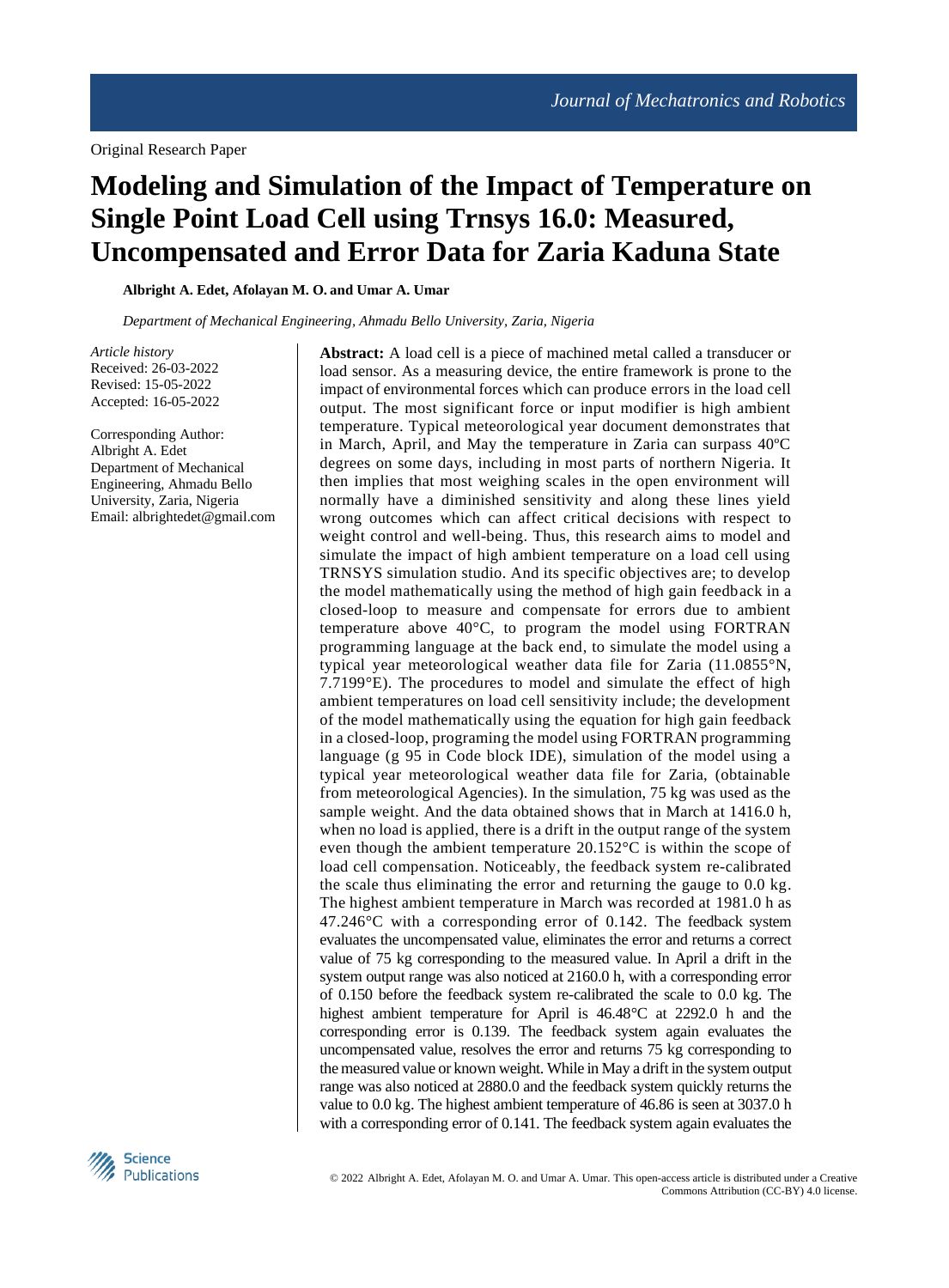uncompensated value, resolves the error and returns 75 kg corresponding to the measured value.

**Keywords:** TRNSYS, Temperature, Load Cell, Weighing Scale, Simulation

# **Introduction**

A load cell is a piece of machined metal called a transducer or load sensor. It is designed to bend with mechanical force and thus convert the mechanical force into an electronic signal with the aid of a strain gauge embedded in the metal. As a measuring device, the entire framework is prone to environmental forces which can produce errors in the load cell signal. The most significant force or input modifier is high ambient temperature. Because it is not possible to keep up a controlled environment, in this manner the load cell's accuracy and precision are influenced. Of all the errors that the scale is inclined to, high ambient temperature enormously diminishes the sensitivity of the weighing scale. Changes in surrounding temperature cause load cell sensitivity to drift, and this impact warrants re-alignment of the framework as temperature change is steady. This change on the load cell at zero load causes the whole cell's output range to shift. (Science Direct, 2019) Characterized sensitivity drift is the sum by which an instrument's sensitivity of measurement fluctuates as surrounding conditions change (Stern *et al*., 2004). Satake and Maeda (2017), formulated a load cell temperature compensation framework for precisely measuring a load mounted on it during naturally changing temperature regimes such that temperature varieties will be made for by a compensation framework (Briggs, 2002). Formulated a strategy for temperature compensation for a scale that included four burden cells organized as an extension circuit. The strategy contained a structure for compensating the system separately over the temperature range for which the load cell is to be rectified. In this way, the measurement of the recompensed load cell was with the end goal that the zero error in the measurement was generously decreased, and that adjustments in the load cell sensitivity because of temperature changes over a range were likewise diminished (Harold and Tomlinson, 2000). Weighing scale with dynamic zero mistake amendment. A weighing scale with an electrical yield incorporates a mechanical-to-electrical signal transducer which has a zero-weight sign worth and may fluctuate because of surrounding conditions.

# *Statement of the Problem*

NIMET (2019) Typical meteorological year document demonstrates that in March, April, and May the temperature in Zaria can surpass 40° degrees on some days, including most parts of northern Nigeria and different parts of the world like the middle east, North America and so on (INDEPENDENT, 2019). It then implies that most weighing scales in the open environment will normally have a diminished sensitivity and along these lines yield wrong outcomes which are basic to weight control and well-being. From the

properties of the load cell in view in Table 5, it is worthy of note that the load cell is compensated up to the range of (-10-40). However, the compensated temperature range is still less than the operating temperature, suggesting that beyond the compensated temperature range of (-10-40) and within the operating temperature range of (-20-60), the load cell is prone to error of 0.03% per 10°C (see appendix 1) once the compensated temperature is exceeded. Thus there is a need to develop a model which can be used in embedded system design to correct the anomaly when these load cells are selected for embedded system projects.

#### *Aim and Objectives*

This research aims to model and simulate the impact of high ambient temperature on a load cell using TRNSYS simulation studio. And its specific objectives are:

- 1. Develop the model mathematically using the method of high gain feedback in a closed-loop to measure and compensate for errors due to ambient temperature rising above 40º.
- 2. Program the model using FORTRAN programming language at the backend, and link it to the TRNSYS using the Code block.
- 3. To simulate the model using a typical year meteorological weather data file for Zaria (11.0855° N, 7.7199°E)

## **Methodology**

The procedures to model and simulate the effect of high ambient temperatures on load cell sensitivity are now highlighted:

- 1. Develop the model mathematically using the method of high gain feedback in a closed-loop.
- 2. Program the model using FORTRAN programming language (g 95 in Code block IDE) (TRNSYS-*Coordinator*, 2007a)
- 3. To simulate the model using a typical year meteorological weather data file for Zaria, (obtainable from meteorological Agencies)
- 4. To discuss the results and analyze the charts

## *Modelling of the Component (TRNSYS*-*Coordinator, 2007b)*

#### *Mathematical Modelling of the Component (using Method of High Gain Feed-Back) the Method of High-Gain Feedback*

This is the use of feedback to check the bias in a measured value, process it, and feed the difference back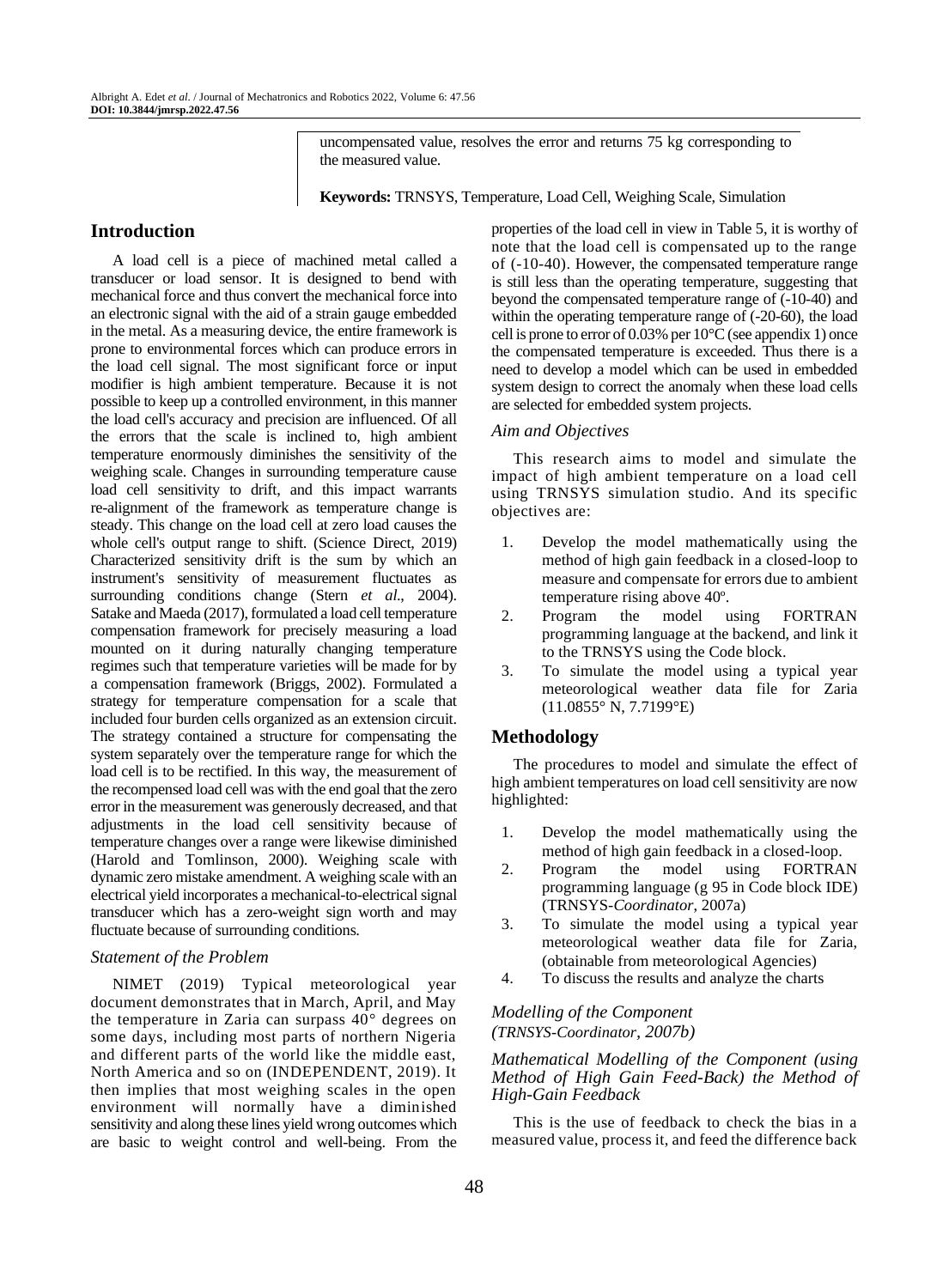into the system with the aid of a sensor, thus eliminating the error in the measurement. This process can either be an open-loop or closed-loop system. Practically, this technique often leads to great improvements in inaccuracy. The open-loop formula is given by (Ernest, 2014) as shown in Fig. 1:

$$
x_0 = (K_{M_o} K_{sp})ei \tag{1}
$$

For the closed-loop system.

Suppose the output  $x_0$  is measured by a feedback device, which produces a voltage  $e_0$  proportional to the output $x_0$ . The voltage is subtracted from the input voltage  $e_i$  and the difference is applied to an amplifier, the microcontroller, and thus the output  $x<sub>o</sub>$ :

$$
(e_i - e_0) K_{AM} K \mu C = (e_i - K_{FB} x_o) K_{AM} K \mu C = x_o
$$
 (2)

$$
e_i K_{AM} K \mu C = (1 K_{AM} K \mu C K_{FB}) x_o \tag{3}
$$

$$
x_o = (K_{AM} K \mu C K / K_{AM} K \mu C K_{FB}) e_i
$$
 (4)

Suppose *KAM* to be very large i.e., a high gain system, so that:

$$
K_{AM} K \mu C K_{FB} \gg 1.
$$

Then:

$$
x_0 = \kappa \quad \text{FB } e_i \tag{5}
$$

The implication of Eq. (5) is that the effect of variations in the system (as a result of modifying inputs *i<sup>m</sup>* on the relation between input and output  $x_0$  has been made negligible. Only  $K_{FB}$  is constant and unaffected by any modifying input to maintain constant input-output calibration as shown in Eq. (5).

**Table 1:** Table showing global information of the simulation

## *Simulation*

After fully developing the model, the model was then used in the TRNSYS simulation studio as shown in Fig. 2. The models developed include a 200 kg load cell, HX711 amplifier, Atmega328P microcontroller, and thermistor. They were created using the FORTRAN programming language. The reason for using FORTRAN is because it is the only language that TRNSYS understands and was designed to work with. Within the simulation window, the load cell is linked to the amplifier, then linked to the microcontroller which in turn is linked to a thermistor, and lastly to the display.

#### *Description of the System*

The system is made up of a load cell, amplifier, microcontroller, thermistor, plotter, and weather file. The load cell measures the force and sends an electrical signal to the amplifier, which magnifies the signal and sends it to the microcontroller. The microcontroller reads the signal, then reads the thermistor to get the ambient temperature. It checks and compares the temperature whether it is within the scope of the design. If the temperature exceeds the compensated temperature, the system uses the high-gain feedback method to measure the error and compensate it, then send the correct measurement to the display module.

The flowchart in Fig. 3 demonstrates the flow of logic. The use of a microcontroller is to enable the fusion of the high-gain feedback method in the logic or firmware development.

The simulation start time, stop time, and time step are shown according to Table 1. The months of March, April, and May were selected for the simulation as they are the months with the highest solar insolation.

|          | Days of the month and its equivalence in TRNSYS studio |                                               |                                |  |  |  |
|----------|--------------------------------------------------------|-----------------------------------------------|--------------------------------|--|--|--|
| Month    | No. of days in the<br>month                            | Simulation start time and stop<br>time (days) | Simulation time step<br>(hour) |  |  |  |
| January  | $0 - 310$                                              | $0 - 310$                                     | $0 - 7440$                     |  |  |  |
| February | $31 - 590$                                             | $31 - 590$                                    | 744–1416                       |  |  |  |

month time (days) (hour) January 0–310 0–310 0–7440 February 31–590 31–590 744–1416 March 59–900 59–900 1416–2160 April 90–120 90–120 2160–2880 May 120–151 120 120 120 120 120 151 2880 3624 June 151–181 151–181 151–181 151–181 3624–4344 July 181–212 181–212 4344–5088 August 212–243 212–243 5088–5832 September 243–273 243–273 5832–6552 October 273–304 273–304 6552–7296 November 304–334 304–334 304–334 304–334 7296–8016 December 334–365 334–365 8016–8760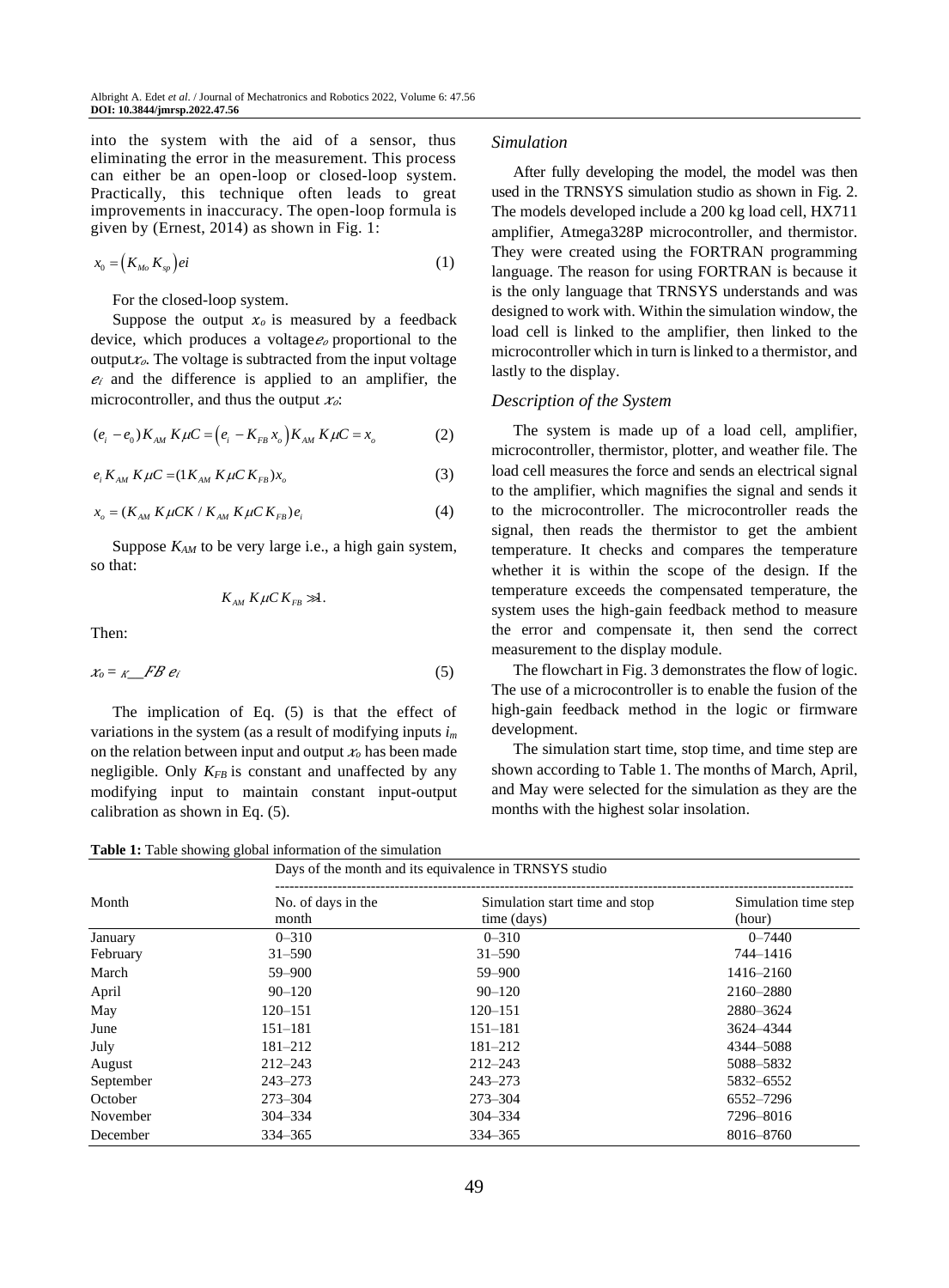| Albright A. Edet et al. / Journal of Mechatronics and Robotics 2022, Volume 6: 47.56 |  |
|--------------------------------------------------------------------------------------|--|
| DOI: 10.3844/jmrsp.2022.47.56                                                        |  |

| Table 2: Showing results for March on the days when ambient temperature exceeded 40°C |  |  |  |
|---------------------------------------------------------------------------------------|--|--|--|
|---------------------------------------------------------------------------------------|--|--|--|

| $\mathsf{C}$ | Measure | Uncompensate |       | With     | Ambient         | Total solar |
|--------------|---------|--------------|-------|----------|-----------------|-------------|
|              | d value | d value      | Error | Feedback | temperature     | insolation  |
|              |         |              |       |          |                 |             |
| Hours        | kg      | kg           | kg    | kg       | $\rm ^{\circ}C$ | $kJ/hr-m2$  |
| 1416.0       | 0.0     | 0.150        | 0.149 | 0.0      | 20.152          | 0.0000      |
| 1693.0       | 75.0    | 75.122       | 0.122 | 75.0     | 40.773          | 3754.8000   |
| 1694.0       | 75.0    | 75.123       | 0.123 | 75.0     | 40.853          | 3672.0000   |
| 1695.0       | 75.0    | 75.120       | 0.120 | 75.0     | 40.017          | 3297.6000   |
| 1717.0       | 75.0    | 75.120       | 0.120 | 75.0     | 40.007          | 3805.2000   |
| 1718.0       | 75.0    | 75.121       | 0.121 | 75.0     | 40.457          | 3718.8000   |
| 1739.0       | 75.0    | 75.121       | 0.121 | 75.0     | 40.171          | 3110.4000   |
| 1740.0       | 75.0    | 75.128       | 0.128 | 75.0     | 42.590          | 3614.4000   |
| 1741.0       | 75.0    | 75.125       | 0.125 | 75.0     | 41.805          | 3830.4000   |
| 1742.0       | 75.0    | 75.120       | 0.120 | 75.0     | 40.082          | 3747.6000   |
| 1765.0       | 75.0    | 75.125       | 0.125 | 75.0     | 41.699          | 3855.6000   |
| 1766.0       | 75.0    | 75.128       | 0.128 | 75.0     | 42.795          | 3769.2000   |
| 1767.0       | 75.0    | 75.126       | 0.126 | 75.0     | 41.921          | 3376.8000   |
| 1789.0       | 75.0    | 75.120       | 0.120 | 75.0     | 40.096          | 3711.6000   |
| 1790.0       | 75.0    | 75.122       | 0.122 | 75.0     | 40.503          | 3621.6000   |
| 1791.0       | 75.0    | 75.120       | 0.120 | 75.0     | 40.099          | 3240.0000   |
| 1812.0       | 75.0    | 75.130       | 0.130 | 75.0     | 43.242          | 3441.6000   |
| 1813.0       | 75.0    | 75.122       | 0.122 | 75.0     | 40.681          | 3646.8000   |
| 1859.0       | 75.0    | 75.122       | 0.122 | 75.0     | 40.641          | 2991.6000   |
| 1860.0       | 75.0    | 75.121       | 0.121 | 75.0     | 40.500          | 3474.0000   |
| 1884.0       | 75.0    | 75.133       | 0.133 | 75.0     | 44.253          | 3448.8000   |
| 1885.0       | 75.0    | 75.132       | 0.132 | 75.0     | 43.856          | 3654.0000   |
| 1886.0       | 75.0    | 75.125       | 0.125 | 75.0     | 41.786          | 3564.0000   |
| 1887.0       | 75.0    | 75.123       | 0.122 | 75.0     | 40.849          | 3186.0000   |
| 1908.0       | 75.0    | 75.121       | 0.121 | 75.0     | 40.426          | 3452.4000   |
| 1932.0       | 75.0    | 75.127       | 0.127 | 75.0     | 42.206          | 3412.8000   |
| 1933.0       | 75.0    | 75.140       | 0.140 | 75.0     | 46.655          | 3628.8000   |
| 1934.0       | 75.0    | 75.132       | 0.132 | 75.0     | 44.092          | 3546.0000   |
| 1935.0       | 75.0    | 75.126       | 0.126 | 75.0     | 42.002          | 2649.6000   |
| 1936.0       | 75.0    | 75.121       | 0.121 | 75.0     | 40.407          | 2358.0000   |
| 1956.0       | 75.0    | 75.121       | 0.121 | 75.0     | 40.356          | 3517.2000   |
| 1957.0       | 75.0    | 75.123       | 0.123 | 75.0     | 41.100          | 3729.6000   |
| 1958.0       | 75.0    | 75.122       | 0.123 | 75.0     | 40.961          | 3654.0000   |
| 1959.0       | 75.0    | 75.123       | 0.124 | 75.0     | 41.093          | 3222.0000   |
| 1960.0       | 75.0    | 75.122       | 0.122 | 75.0     | 40.690          | 2638.8000   |
| 1980.0       | 75.0    | 75.132       | 0.132 | 75.0     | 44.077          | 3502.8000   |
| 1981.0       | 75.0    | 75.142       | 0.142 | 75.0     | 47.246          | 3700.8000   |
| 1982.0       | 75.0    | 75.135       | 0.135 | 75.0     | 44.976          | 3614.4000   |
| 1983.0       | 75.0    | 75.126       | 0.126 | 75.0     | 42.124          | 3240.0000   |
| 1984.0       | 75.0    | 75.121       | 0.121 | 75.0     | 40.207          | 2512.8000   |
| 2028.0       | 75.0    | 75.131       | 0.131 | 75.0     | 43.785          | 3510.0000   |
| 2029.0       | 75.0    | 75.137       | 0.137 | 75.0     | 45.648          | 3704.4000   |
| 2030.0       | 75.0    | 75.131       | 0.131 | 75.0     | 43.628          | 3610.8000   |
| 2031.0       | 75.0    | 75.124       | 0.124 | 75.0     | 41.494          | 3229.2000   |

#### **Results and Discussion**

From the simulation, the results obtained are presented for March, April, and May, the months with the highest solar insolation. 75 kg was used as the sample weight. Below are extracts of the results showing values for scenarios where the ambient temperature exceeded 40°C. In March (Table 2) at 1416.0 h, when no load is applied, there is a drift in the output range of the system even though the ambient temperature 20.152°C is within the scope of load cell compensation. Noticeably, the feedback system re-calibrated the scale thus eliminating the error and returning the gauge to 0.0 kg. The highest ambient temperature in March was recorded at 1981.0 h as 47.246°C with a corresponding error of 0.142. The feedback system evaluates the uncompensated value, eliminates the error and returns a correct value of 75 kg corresponding to the measured value. In April (Table 3) a drift in the system output range was also noticed at 2160.0 h, with a corresponding error of 0.150 before the feedback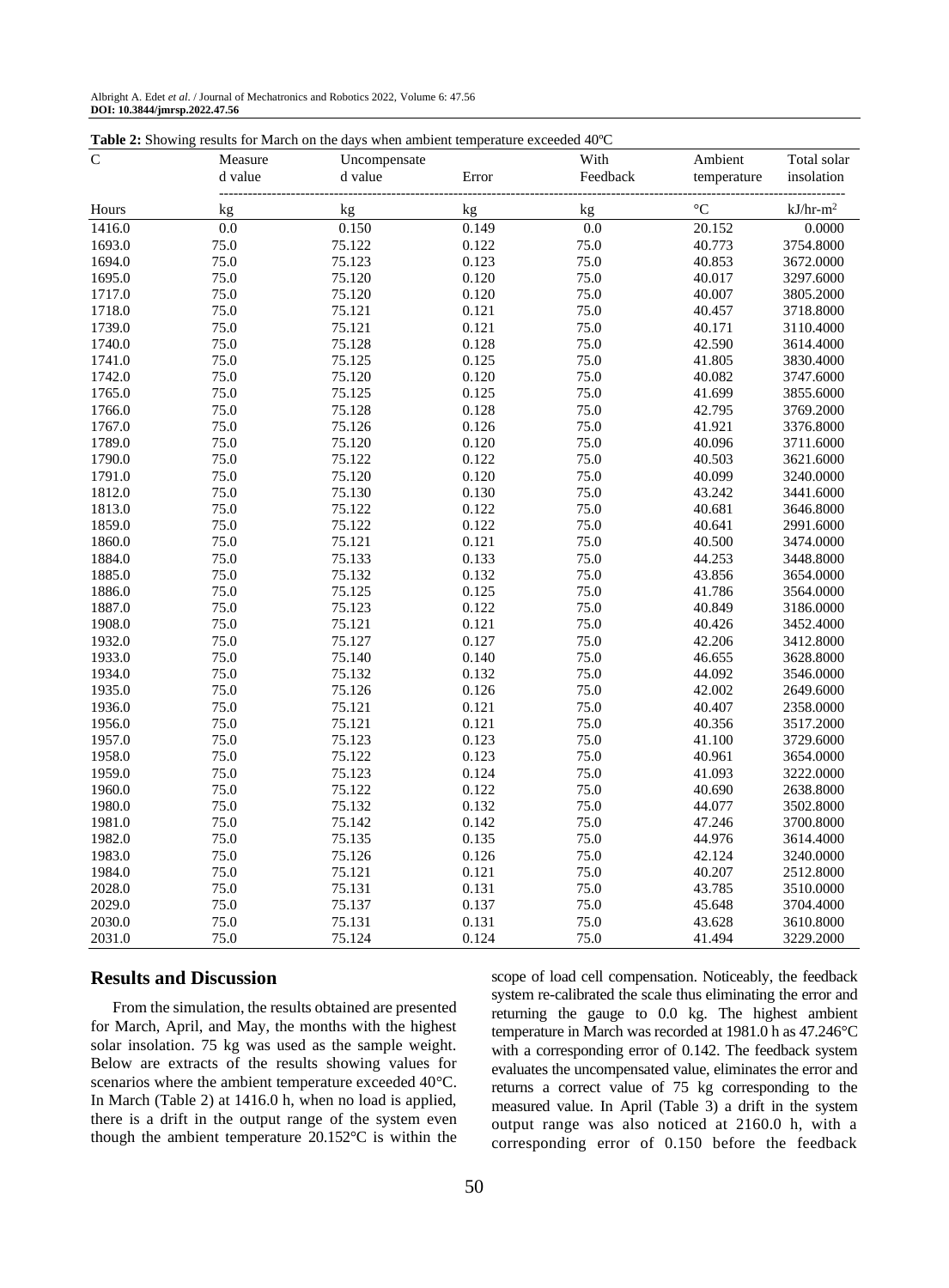system re-calibrated the scale to 0.0 kg. The highest ambient temperature for April is 46.48°C at 2292.0 h and the corresponding error is 0.139. The feedback system again evaluates the uncompensated value, resolves the error and returns 75 kg corresponding to the measured value or known weight. While in May (Table 4) a drift in the system output range was also noticed at 2880.0 and the feedback system quickly returns the value to 0.0 kg. The highest ambient temperature of 46.86 is seen at 3037.0 h with a corresponding error of 0.141. The feedback system again evaluates the uncompensated value, resolves the error and returns 75 kg corresponding to the measured value.

**Table 3:** Showing results for April on the days when ambient temperature exceeded 40 ºC

| Time             | Measured     | Uncompensated    |                | With         | Ambient        | Total              |
|------------------|--------------|------------------|----------------|--------------|----------------|--------------------|
|                  | value        | value            | Error          | Feedback     | temperature    | solar insolation   |
| Hours            | kg           | kg               | kg             | kg           | øС             | .<br>$kJ/hr-m2$    |
| 2160.0           | 00.0         | 00.150           | 0.150          | 0.0          | 17.30          | 0000.00            |
| 2222.0           | 75.0         | 75.121           | 0.121          | 75.0         | 40.27          | 3740.40            |
| 2244.0           | 75.0         | 75.121           | 0.121          | 75.0         | 40.32          | 3621.60            |
| 2245.0           | 75.0         | 75.123           | 0.123          | 75.0         | 40.85          | 3798.00            |
| 2246.0           | 75.0         | 75.121           | 0.121          | 75.0         | 40.35          | 3686.40            |
| 2268.0           | 75.0         | 75.133           | 0.132          | 75.0         | 44.32          | 3474.00            |
| 2269.0           | 75.0         | 75.129           | 0.129          | 75.0         | 42.95          | 3679.20            |
| 2270.0           | 75.0         | 75.124           | 0.124          | 75.0         | 41.22          | 3596.40            |
| 2271.0           | 75.0         | 75.123           | 0.123          | 75.0         | 41.01          | 3214.80            |
| 2291.0           | 75.0         | 75.121           | 0.121          | 75.0         | 40.50          | 2930.40            |
| 2292.0           | 75.0         | 75.139           | 0.139          | 75.0         | 46.48          | 3517.20            |
| 2293.0           | 75.0         | 75.130           | 0.130          | 75.0         | 43.47          | 3715.20            |
| 2294.0           | 75.0         | 75.123           | 0.123          | 75.0         | 40.90          | 3592.80            |
| 2316.0           | 75.0         | 75.124           | 0.124          | 75.0         | 41.34          | 3250.80            |
| 2340.0           | 75.0         | 75.122           | 0.122          | 75.0         | 40.56          | 3538.80            |
| 2341.0           | 75.0         | 75.129           | 0.129          | 75.0         | 42.92          | 3718.80            |
| 2342.0           | 75.0         | 75.130           | 0.130          | 75.0         | 43.26          | 3578.40            |
| 2343.0           | 75.0         | 75.125           | 0.125          | 75.0         | 41.50          | 1969.20            |
| 2344.0           | 75.0         | 75.121           | 0.121          | 75.0         | 40.45          | 2246.40            |
| 2365.0           | 75.0         | 75.123           | 0.123          | 75.0         | 41.12          | 3697.20            |
| 2366.0           | 75.0         | 75.124           | 0.124          | 75.0         | 41.43          | 3582.00            |
| 2388.0           | 75.0         | 75.132           | 0.133          | 75.0         | 44.10          | 3297.60            |
| 2389.0           | 75.0         | 75.135           | 0.135          | 75.0         | 45.01          | 3488.40            |
| 2390.0           | 75.0         | 75.125           | 0.125          | 75.0         | 41.69          | 3420.00            |
| 2411.0           | 75.0         | 75.122           | 0.122          | 75.0         | 40.69          | 2718.00            |
| 2412.0           | 75.0         | 75.135           | 0.135          | 75.0         | 44.92          | 3218.40            |
| 2413.0           | 75.0         | 75.129           | 0.129          | 75.0         | 43.04          | 3254.40            |
| 2414.0           | 75.0         | 75.121           | 0.121          | 75.0         | 40.42          | 2750.40            |
| 2435.0           | 75.0         | 75.120           | 0.120          | 75.0         | 40.06          | 3200.40            |
| 2436.0           | 75.0         | 75.128           | 0.128          | 75.0         | 42.81          | 3639.60            |
| 2437.0           | 75.0         | 75.126           | 0.126          | 75.0         | 41.96          | 3808.80            |
| 2438.0<br>2531.0 | 75.0<br>75.0 | 75.121<br>75.124 | 0.121<br>0.124 | 75.0<br>75.0 | 40.31<br>41.31 | 3690.00<br>3186.00 |
| 2532.0           | 75.0         | 75.135           | 0.135          | 75.0         | 44.98          | 3618.00            |
| 2533.0           | 75.0         | 75.130           | 0.130          | 75.0         | 43.18          | 3787.20            |
| 2534.0           | 75.0         | 75.123           | 0.123          | 75.0         | 40.93          | 3664.80            |
| 2535.0           | 75.0         | 75.120           | 0.120          | 75.0         | 40.05          | 3272.40            |
| 2556.0           | 75.0         | 75.135           | 0.135          | 75.0         | 45.06          | 3603.60            |
| 2557.0           | 75.0         | 75.137           | 0.137          | 75.0         | 45.65          | 3765.60            |
| 2558.0           | 75.0         | 75.135           | 0.135          | 75.0         | 44.98          | 3646.80            |
| 2559.0           | 75.0         | 75.129           | 0.129          | 75.0         | 43.15          | 3247.20            |
| 2560.0           | 75.0         | 75.122           | 0.122          | 75.0         | 40.75          | 2599.20            |
| 2581.0           | 75.0         | 75.120           | 0.120          | 75.0         | 40.15          | 3722.40            |
| 2604.0           | 75.0         | 75.126           | 0.126          | 75.0         | 42.15          | 3603.60            |
| 2605.0           | 75.0         | 75.138           | 0.138          | 75.0         | 46.00          | 3754.80            |
| 2606.0           | 75.0         | 75.135           | 0.135          | 75.0         | 44.97          | 3625.20            |
| 2607.0           | 75.0         | 75.128           | 0.128          | 75.0         | 42.77          | 3218.40            |
| 2608.0           | 75.0         | 75.121           | 0.121          | 75.0         | 40.27          | 2570.40            |
| 2629.0           | 75.0         | 75.125           | 0.125          | 75.0         | 41.54          | 3708.00            |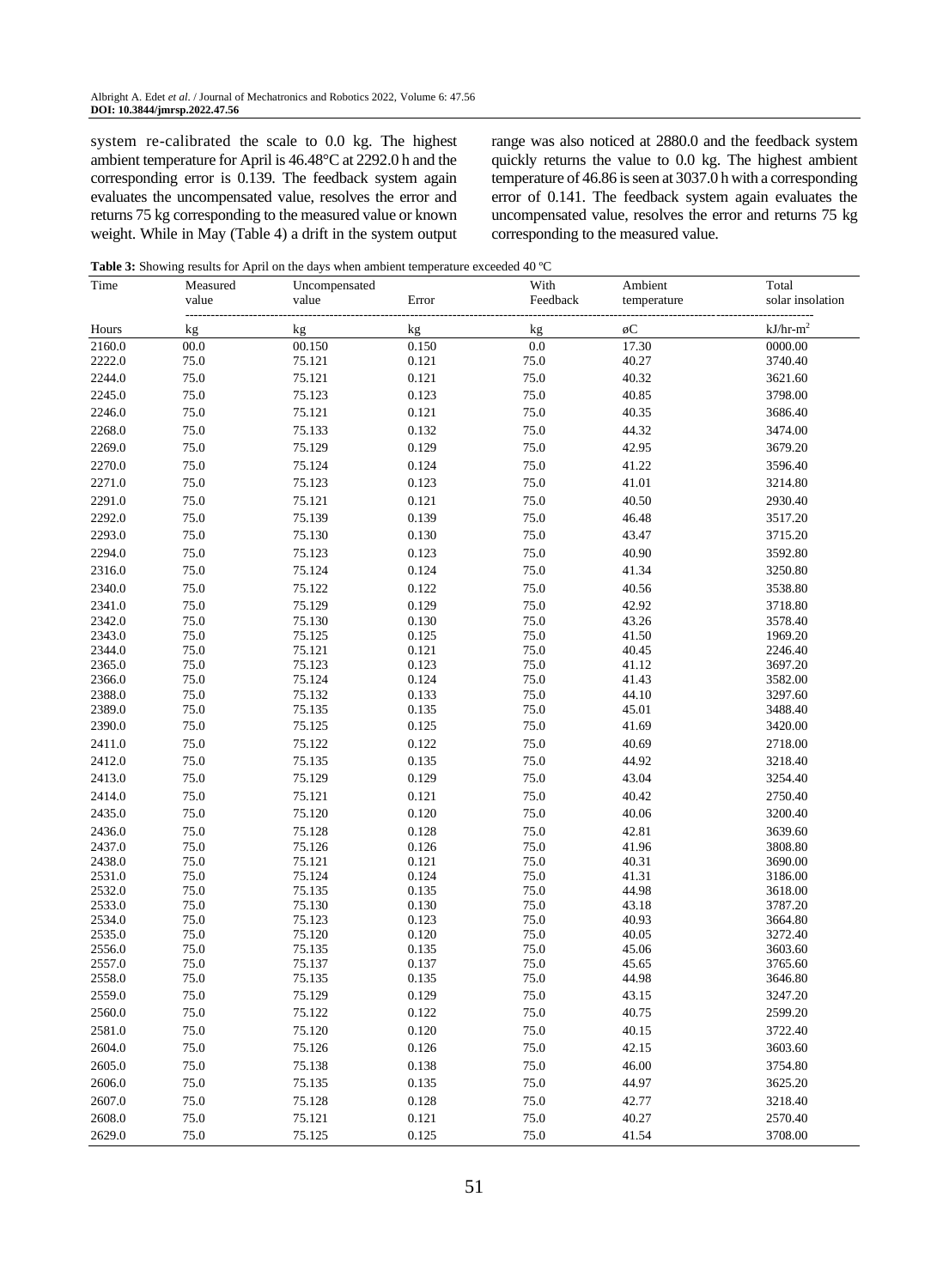| Albright A. Edet et al. / Journal of Mechatronics and Robotics 2022, Volume 6: 47.56 |  |
|--------------------------------------------------------------------------------------|--|
| DOI: 10.3844/jmrsp.2022.47.56                                                        |  |

| <b>Table 3: Continue</b> |      |        |       |      |       |         |
|--------------------------|------|--------|-------|------|-------|---------|
| 2630.0                   | 75.0 | 75.133 | 0.133 | 75.0 | 44.18 | 3574.80 |
| 2631.0                   | 75.0 | 75.123 | 0.123 | 75.0 | 41.02 | 3074.40 |
| 2652.0                   | 75.0 | 75.131 | 0.131 | 75.0 | 43.52 | 3520.80 |
| 2653.0                   | 75.0 | 75.138 | 0.138 | 75.0 | 46.14 | 3664.80 |
| 2654.0                   | 75.0 | 75.122 | 0.123 | 75.0 | 40.85 | 3380.40 |
| 2676.0                   | 75.0 | 75.129 | 0.129 | 75.0 | 43.10 | 3384.00 |
| 2677.0                   | 75.0 | 75.143 | 0.143 | 75.0 | 47.73 | 3538.80 |
| 2678.0                   | 75.0 | 75.128 | 0.128 | 75.0 | 42.59 | 3376.80 |
| 2700.0                   | 75.0 | 75.128 | 0.128 | 75.0 | 42.60 | 3524.40 |
| 2701.0                   | 75.0 | 75.134 | 0.134 | 75.0 | 44.80 | 3672.00 |
| 2702.0                   | 75.0 | 75.124 | 0.124 | 75.0 | 41.47 | 3553.20 |
| 2749.0                   | 75.0 | 75.129 | 0.129 | 75.0 | 42.90 | 3358.80 |
| 2750.0                   | 75.0 | 75.124 | 0.124 | 75.0 | 41.48 | 3243.60 |
| 2772.0                   | 75.0 | 75.122 | 0.122 | 75.0 | 40.81 | 3513.60 |
| 2773.0                   | 75.0 | 75.125 | 0.125 | 75.0 | 41.55 | 3668.40 |
| 2774.0                   | 75.0 | 75.126 | 0.126 | 75.0 | 42.03 | 3542.40 |
| 2775.0                   | 75.0 | 75.124 | 0.124 | 75.0 | 41.47 | 3132.00 |
| 2776.0                   | 75.0 | 75.122 | 0.122 | 75.0 | 40.64 | 2332.80 |
| 2797.0                   | 75.0 | 75.132 | 0.132 | 75.0 | 44.06 | 3650.40 |
| 2798.0                   | 75.0 | 75.131 | 0.131 | 75.0 | 43.75 | 3510.00 |
| 2799.0                   | 75.0 | 75.126 | 0.126 | 75.0 | 41.97 | 3114.00 |
| 2800.0                   | 75.0 | 75.123 | 0.123 | 75.0 | 40.86 | 2415.60 |
| 2846.0                   | 75.0 | 75.127 | 0.127 | 75.0 | 42.21 | 3423.60 |
| 2847.0                   | 75.0 | 75.123 | 0.123 | 75.0 | 40.94 | 3002.40 |

**Table 4:** Showing results for May on the days when ambient temperature exceeded 40 ºC

|        | Measurd | Uncompensated |       | With     | Ambient     | Total solar |
|--------|---------|---------------|-------|----------|-------------|-------------|
|        | value   | value         | Error | feedback | temperature | insolation  |
| Time   |         |               |       |          |             |             |
| hours  | kg      | kg            | kg    | kg       | øC          | $kJ/hr-m2$  |
| 2880.0 | 0.0     | 0.150         | 0.150 | 0.0      | 26.03       | 0.00        |
| 2918.0 | 75.0    | 75.121        | 0.121 | 75.0     | 40.44       | 3603.60     |
| 2919.0 | 75.0    | 75.120        | 0.120 | 75.0     | 40.10       | 3211.20     |
| 2963.0 | 75.0    | 75.122        | 0.122 | 75.0     | 40.74       | 3106.80     |
| 2964.0 | 75.0    | 75.123        | 0.123 | 75.0     | 40.94       | 3520.80     |
| 2965.0 | 75.0    | 75.121        | 0.121 | 75.0     | 40.22       | 3672.00     |
| 2966.0 | 75.0    | 75.120        | 0.120 | 75.0     | 40.01       | 3542.40     |
| 2989.0 | 75.0    | 75.124        | 0.124 | 75.0     | 41.28       | 3654.00     |
| 2990.0 | 75.0    | 75.124        | 0.124 | 75.0     | 41.21       | 3520.80     |
| 2991.0 | 75.0    | 75.123        | 0.123 | 75.0     | 40.87       | 3124.80     |
| 3012.0 | 75.0    | 75.121        | 0.121 | 75.0     | 40.34       | 3510.00     |
| 3013.0 | 75.0    | 75.128        | 0.128 | 75.0     | 42.64       | 3639.60     |
| 3036.0 | 75.0    | 75.134        | 0.134 | 75.0     | 44.52       | 3510.00     |
| 3037.0 | 75.0    | 75.141        | 0.141 | 75.0     | 46.86       | 3650.40     |
| 3038.0 | 75.0    | 75.130        | 0.130 | 75.0     | 43.19       | 3513.60     |
| 3061.0 | 75.0    | 75.123        | 0.123 | 75.0     | 41.16       | 3603.60     |
| 3062.0 | 75.0    | 75.123        | 0.123 | 75.0     | 41.03       | 3452.40     |
| 3276.0 | 75.0    | 75.121        | 0.121 | 75.0     | 40.50       | 3452.40     |
| 3277.0 | 75.0    | 75.126        | 0.126 | 75.0     | 42.05       | 3603.60     |
| 3278.0 | 75.0    | 75.127        | 0.127 | 75.0     | 42.26       | 3477.60     |
| 3279.0 | 75.0    | 75.124        | 0.124 | 75.0     | 41.20       | 3085.20     |
| 3398.0 | 75.0    | 75.125        | 0.125 | 75.0     | 41.74       | 3366.00     |
| 3419.0 | 75.0    | 75.121        | 0.121 | 75.0     | 40.25       | 3006.00     |
| 3420.0 | 75.0    | 75.124        | 0.124 | 75.0     | 41.36       | 3391.20     |
| 3445.0 | 75.0    | 75.123        | 0.123 | 75.0     | 41.11       | 3488.40     |
| 3517.0 | 75.0    | 75.129        | 0.130 | 75.0     | 43.03       | 3276.00     |
| 3539.0 | 75.0    | 75.121        | 0.121 | 75.0     | 40.50       | 2977.20     |
| 3540.0 | 75.0    | 75.120        | 0.120 | 75.0     | 40.01       | 3373.20     |
| 3590.0 | 75.0    | 75.121        | 0.121 | 75.0     | 40.23       | 3348.00     |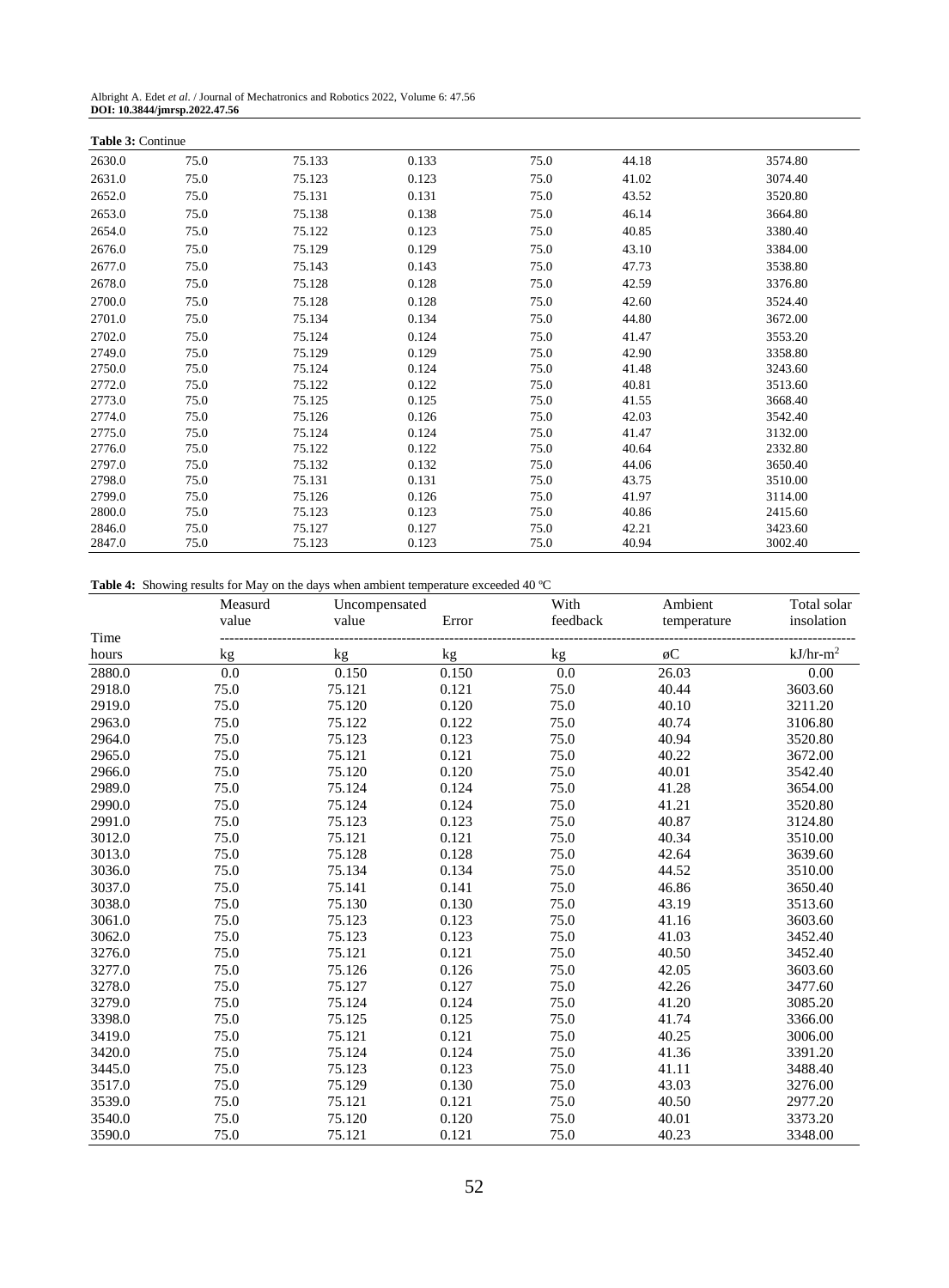

**Fig. 1:** closed-loop feedback system



**Fig. 2:** TRNSYS simulation window showing the models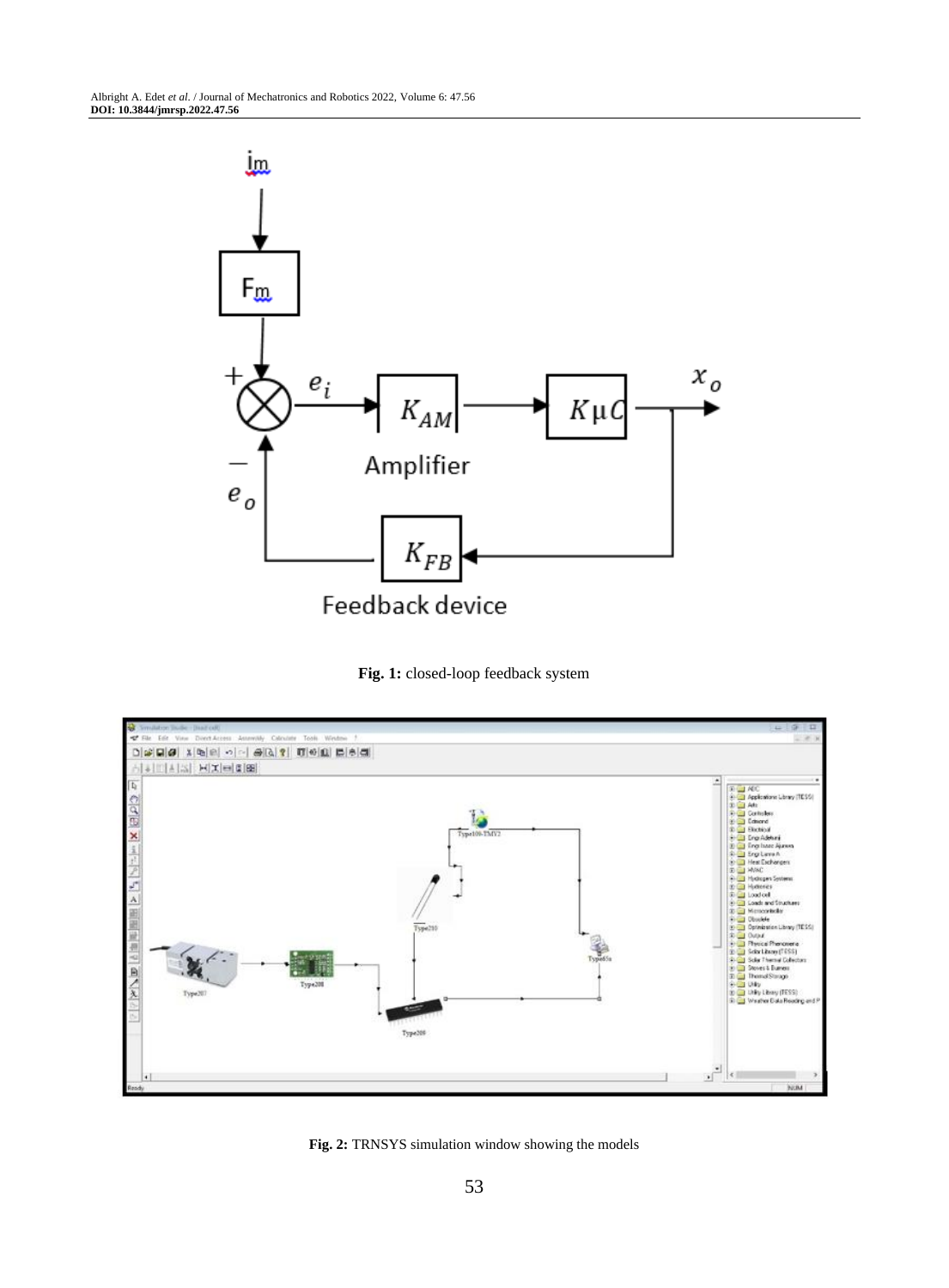Albright A. Edet *et al*. / Journal of Mechatronics and Robotics 2022, Volume 6: 47.56 **DOI: 10.3844/jmrsp.2022.47.56**



**Fig. 3:** Flow chart of the system

## **Conclusion**

Conclusively, a model was developed using the method of high gain feedback in a closed-loop to measure and compensate for errors due to ambient temperature above 40º. The feedback method checked and eliminated the error in the measured value, and improved the accuracy of the system. All the models were created with FORTRAN programming language at the backend, while the frontend features the TRNSYS interface. Code block IDE was used to debug and link the backend to the frontend. The created models were tested in the

TRNSYS simulation window using a typical year meteorological weather data file for Zaria (11.0855°N, 7.7199°E). With these steps the objectives of the research have been clearly met and it has proven that high ambient temperature does have a negative impact on load cell output and the high gain feedback method does work effectively to free the measured from error.

#### *Contribution to Knowledge*

Because most load cells are manufactured with no ability to compensate for errors in their output concerning changing environmental conditions of operation. The method of high gain feedback can be used in the firmware design to correct this anomaly if the load cell is chosen as a sensor in any electronic or embedded system.

## **Author's Contributions**

**Albright A. Edet:** Designed and developed the models using trnsys. Programmed the models using Fortran programming language.

**Afolayan M. O:** Designed the research plan and organized the study. Contributed to the development of the manuscript. Reviewed the manuscript.

**Umar A. Umar:** Supervised and participated in the simulation. Drew the research gap and contributed to the development of the manuscript.

## **Ethics**

This article is original and contains unpublished material. The corresponding author confirms that all of the other authors have read and approved the manuscript and no ethical issues involved.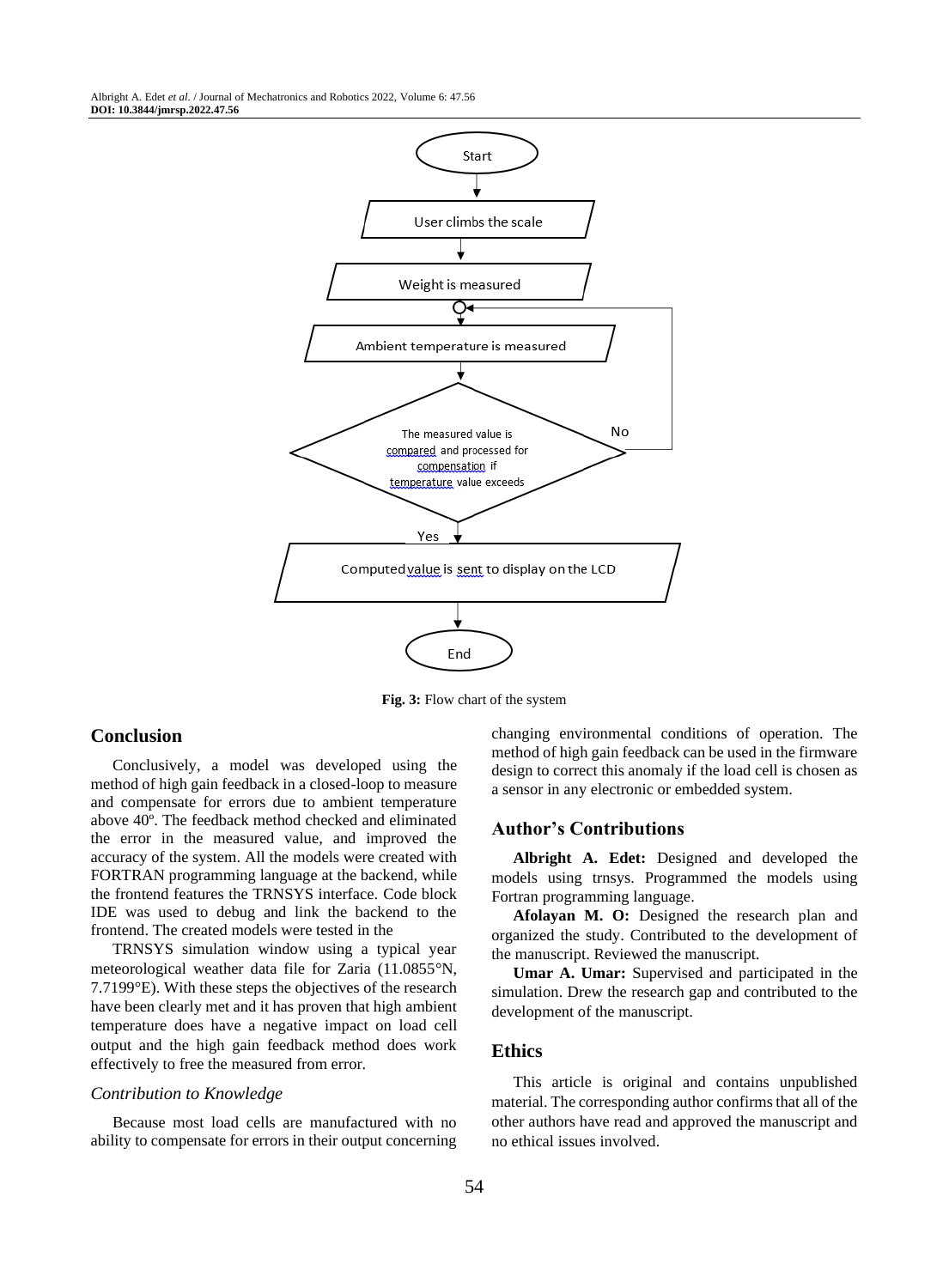# **References**

- Briggs, S. A. (2002). United States Patent No. US4490803A.
- Ernest, O. D. (2014). Measurement Systems Application and Design. China: China Machine Press.
- Harold, W., & Tomlinson, J. (2000). United States Patent No. US4313510A.
- INDEPENDENT. (2019, August 17). [https://www.independent.co.uk/travel/news-and](https://www.independent.co.uk/travel/news-and-advice/weather-heatwave-latest-hottest-places-on-earth-death-valley-aziziyah-dallol-wadi-halfa-lut-desert-a7802366.html)[advice/weather-heatwave-latest-hottest-places-on](https://www.independent.co.uk/travel/news-and-advice/weather-heatwave-latest-hottest-places-on-earth-death-valley-aziziyah-dallol-wadi-halfa-lut-desert-a7802366.html)[earth-death-valley-aziziyah-dallol-wadi-halfa-lut](https://www.independent.co.uk/travel/news-and-advice/weather-heatwave-latest-hottest-places-on-earth-death-valley-aziziyah-dallol-wadi-halfa-lut-desert-a7802366.html)[desert-a7802366.html.](https://www.independent.co.uk/travel/news-and-advice/weather-heatwave-latest-hottest-places-on-earth-death-valley-aziziyah-dallol-wadi-halfa-lut-desert-a7802366.html)
- New Resistance. (2019). Load cell catalogue. Cinisello Balsamo, Italy.
- NIMET. (2019, August 3). Annual-climate-review. [https://nimet.gov.ng:](https://nimet.gov.ng/)[https://nimet.gov.ng/annual](https://nimet.gov.ng/annual-climate-review)[climate-review](https://nimet.gov.ng/annual-climate-review)

## **Appendix 1**

Satake, S., & Maeda, H. (2017). United States Patent No. US6173619B1.

- Science Direct. (2019). [https://www.sciencedirect.com/topics/engineering/se](https://www.sciencedirect.com/topics/engineering/sensitivity-driftivity) [nsitivity-driftivityD](https://www.sciencedirect.com/topics/engineering/sensitivity-driftivity)rift.
- Stern, M., Airesman, C., & Pandit, V. (2004). United States Patent No. US4543837A.
- TRNSYS-Coordinator. (2007a, March). Mathematical reference. 1500 Engineering Drive, 1303 Engineering Research Building Madison, WI 53706, Solar Energy Laboratory, University of Wisconsin-Madison, USA.
- TRNSYS-Coordinator. (2007b, February). Programmer's guide. 1500 Engineering Drive, 1303 Engineering Research Building Madison, WI 53706, Solar Energy Laboratory, University of Wisconsin-Madison, USA.

|  |  |  |  |  | <b>Table 5:</b> Features of the simulated load cell (Source: (New Resistance, 2019)) |  |
|--|--|--|--|--|--------------------------------------------------------------------------------------|--|
|  |  |  |  |  |                                                                                      |  |

| Load cell features          | Single point load cell                               |  |  |  |
|-----------------------------|------------------------------------------------------|--|--|--|
| Load cell image             |                                                      |  |  |  |
| Material                    | Aluminium alloy                                      |  |  |  |
| Application                 | Electronic balance, price computing scales, bathroom |  |  |  |
|                             | scales and kitchen scales etc.                       |  |  |  |
| Capacity                    | $20 - 200$ kg                                        |  |  |  |
| Accuracy (OIML standard)    | C <sub>3</sub>                                       |  |  |  |
| Output sensitivity          | $2.0 + 10\%$ mv/v                                    |  |  |  |
| Zero balance                | $+5\%$ F.S.                                          |  |  |  |
| Combined error              | $+0.028\%$ F.S.                                      |  |  |  |
| Creep in 30 min             | $\pm 0.03\%$ F.S                                     |  |  |  |
| Linearity error             | $\pm 0.02\%$ F.S.                                    |  |  |  |
| Repeatability error         | $\pm 0.015\%$ F.S.                                   |  |  |  |
| Hysteresis error            | $\pm 0.015\%$ F.S.                                   |  |  |  |
| Input resistance            | $405 \pm 10 \Omega$                                  |  |  |  |
| Output resistance           | $350\pm 3$ $\Omega$                                  |  |  |  |
| Temp. effect on sensitivity | $\pm 0.03\%$ F.S./10°C                               |  |  |  |
| Temp. effect on zero        | $\pm 0.03\%$ F.S./10 °C                              |  |  |  |
| Compensated temp. range     | $-10-+40$ °C                                         |  |  |  |
| Operating TEMP. Range       | $-20 - +60$ °C                                       |  |  |  |
| Recommended excitation      | 5-12 VDC                                             |  |  |  |
| Max. excitation voltage     | 18 VDC                                               |  |  |  |
| Safe overload               | 150% F.S.                                            |  |  |  |
| Ultimate overload           | 200% F.S.                                            |  |  |  |
| Insulation resistance       | $\geq$ 5000 M $\Omega$ (50 VDC)                      |  |  |  |
| Cable length                | $64*400$ mm                                          |  |  |  |
| Protection class            | IP 65                                                |  |  |  |